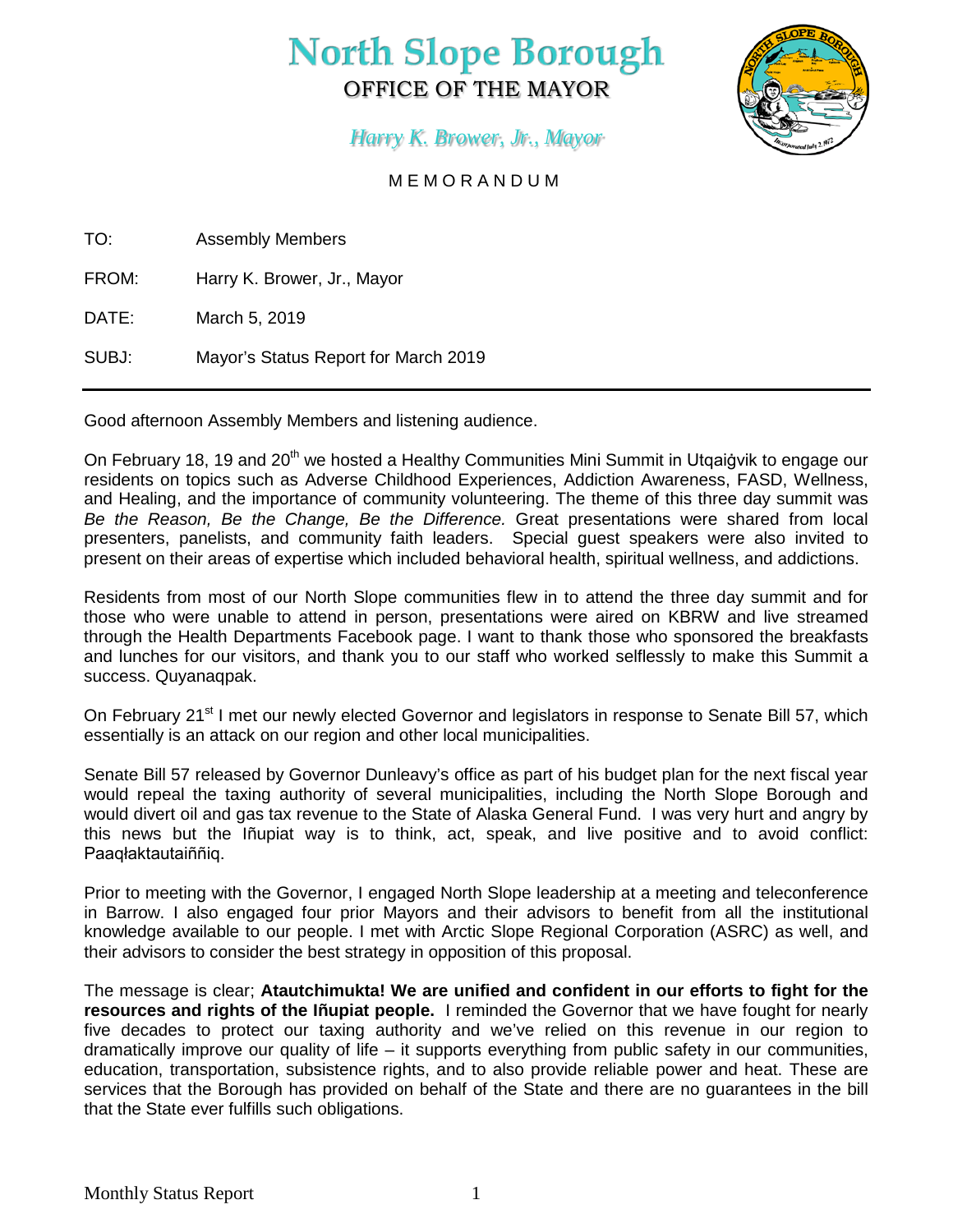We thought these kind of baseless attacks were over, but once again we are fighting for our existence and self-determination. This attempt to balance a state budget on the backs of the Iñupiat people is a misguided and ill-advised attack on our region.

In our meeting with the Governor, we expressed the very detrimental financial impacts even proposing this legislation may have on the North Slope Borough's bond rating; not to mention how we deal with the bond obligations this legislation would negate if it proceeds. I also expressed to the Governor and several legislators we met that for decades, we have supported safe and responsible natural resource development on the North Slope because of the economic benefits the industry brings to our communities. **I was very firm in my resolve to oppose this legislation if it comes out of committee.** 

We still have a lot to do, but it is also important that we do not reveal exactly what we have in our war chest. There is speculation that a compromise is being discussed; I am assuring you that this is not true. The impacts of this bill reach far beyond just the North Slope; we are working with municipal leaders from around the state to consider how we will respond if the legislation is re-introduced in some form. We are even considering pre-emptive strategies to keep it from happening again.

As Mayor, I will do everything in my power to protect our tax base so that we continue to provide our North Slope communities with essential services for all of our residents; business opportunities for regional and village corporations; supplemental funding for tribal and city governments and most importantly, our children's future.

#### **Quyanaqpak!**

The following are departmental endeavors toward achieving the Mayor's Initiatives:

The **Department of Public Works** is working with the Health Department to repurpose the senior vans in each of the outlying communities to operate an airport shuttle and limited transit route throughout the village. Vehicles lower to the ground, such as Ford Explorers will be used to service the Senior Program. Vacant administrative positions in Barrow will be eliminated to create Transit Driver positions in each outlying village to operate this new program.

High winds in Kaktovik on February 12, took down a transformer causing a power outage affecting 30 homes. Once weather cleared on February 13, Search and Rescue flew in a lineman to address the outage. Work proceeded through the night and power was restored on the morning of February 14. When power was lost, staff informed the homeowners to open and drain the water pipes to lessen the damage of a freeze-up. All Water & Sewer services are back online to homes. One home was vacant and the homeowner couldn't be reached. NSB has a plumbing contractor onsite now to address the freeze-up damage on that home. One older home had copper pipes that froze and received damage. The homeowner is working with Risk Management.

**CIPM** Project Administrators worked with village Public Works Supervisors and Power Plant Operators to address issues and improve efficiency on project upgrades and construction operations for the power plant in Anaktuvuk Pass and the activities on the airport in Nuiqsut. Brice Construction began hauling materials to the Nuiqsut Airport for this summer's construction.

The **Housing Department** coordinates with the Village Supervisors in each community to assure that we are keeping up with Housing issues slope wide. We have begun occupying the Senior 5 Plexs in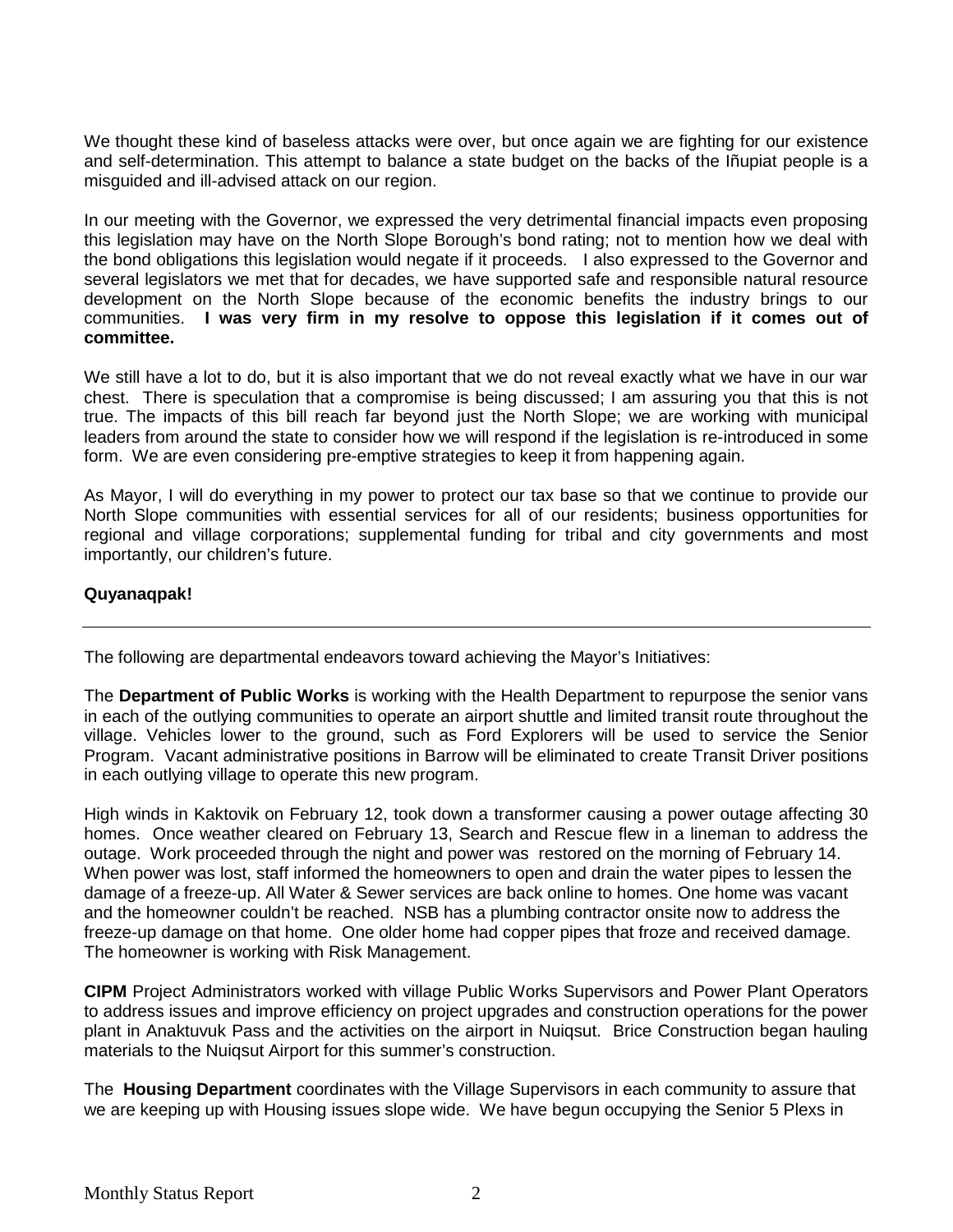Nuiqsut, Pt. Hope, Wainwright, Kaktovik & Anaktuvuk Pass. We are working with the NSB Law Department on a Renovation Loan Program that should be made available to the general public this spring.

The **Fire Department** continues to partner with local organizations to promote community fire safety and rescue response. This month the Fire Dept. spent time with crews from the UIC Gravel Pit as well as TNHA's M&O Division. Topics addressed included: the proper techniques for moving victims in emergency situations, tourniquet training, CPR, NARCAN Kits, and standard Fire Department Operations.

The North Slope Fire Departments continue to offer courtesy inspections for residential and commercial properties in all of our communities. During these inspections we are able to talk about fire and life safety topics, as well as ensuring smoke detectors and carbon monoxide alarms are functioning properly.

Below are the details of 234 Ambulance calls, 12 Fire Calls and 32 Medevac Transports:

| Village        | Ambulance Calls | <b>Fire Calls</b> | Medevac Transp. | <b>ETOH</b> | <b>Drugs</b> |
|----------------|-----------------|-------------------|-----------------|-------------|--------------|
| Anaktuvuk Pass | 22              |                   |                 |             |              |
| Atgasuk        |                 |                   |                 |             |              |
| Wainwright     | 39              |                   |                 |             |              |
| Kaktovik       |                 |                   |                 |             |              |
| Nuigsut        | 31              |                   |                 |             |              |
| Point Hope     | 36              |                   |                 |             |              |
| Point Lay      | 19              |                   |                 |             |              |
| Utgiagvik      | 75              |                   | 20              | 15          |              |
| <b>Totals</b>  | 234             | 12                | 34              | 19          |              |

The **Department of Search & Rescue** continues to maintain its mission of serving the North Slope Residents. SAR provides safe, efficient and reliable airborne response to aero medical evacuation (medevac), search and rescue, and other emergencies. All units of Search and Rescue contribute to fulfilling our mission.

Below are the details for 5 related rescue activities performed last month:

| 1/29/19   | <b>AIN</b> | AK19006859, 1 person traveling Barrow to Wainwright, broke down with his Snow         |
|-----------|------------|---------------------------------------------------------------------------------------|
|           |            | machine, communicating with In-reach to AIN SAR for Assistance, SAR assisted in       |
|           |            | getting him home, no injuries reported, Closed                                        |
| 1/30/19   | <b>BRW</b> | Ak19007161 reported of overdue hunter hunting in the Gas field area, air asset used   |
|           |            | went to reported area no person located, went to Imaksaun landed and communicated     |
|           |            | with Ground crew, in communication went to known hunting area found His snow          |
|           |            | machine and sled, person made it home. No reported injuries, Closed                   |
| 1/31/2019 | <b>PHO</b> | Ak19007362, PLB Alert, PHO SAR team went to location of beacon, found person with     |
|           |            | Broken snow machine, no report of injury, brought him back to Point hope, Closed      |
| 2/7/2019  | <b>BRW</b> | AK19009002 person broke down with snow machine traveling from Atgasuk to              |
|           |            | Barrow, was picked up and no injuries reported, Closed                                |
| 2/17/2019 | PIZ.       | AK19011511, received a call From Point lay SAR, one person over due from a day        |
|           |            | trip, last seen heading south from his home, ground crew went out found person at a   |
|           |            | cabin, didn't have gas to make it home. All back in PIZ, no reported injuries, Closed |

NSB Aircraft logged 148.9.3 hrs. of flight time performing 51 sorties; details are provided below:

| .<br>Έаτι<br>____ | $\sim$ $\sim$ $\sim$ $\sim$<br>$\mathcal{L}$<br>.<br>. . <b>. .</b> . | urs<br>___ | )ther<br>____ |
|-------------------|-----------------------------------------------------------------------|------------|---------------|
|                   |                                                                       |            |               |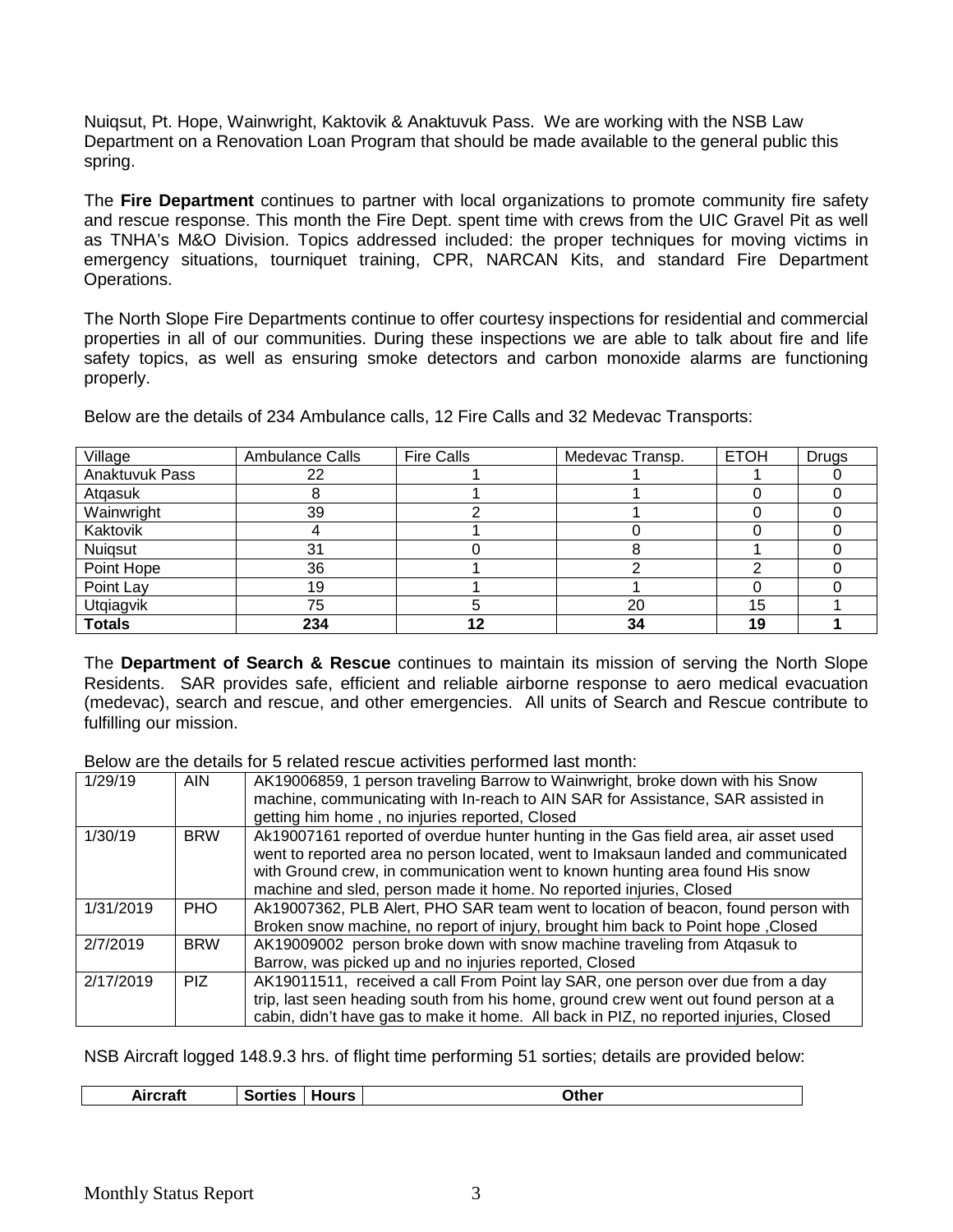| Learjet N789SR  | 18       | 63.3  | Performed minor maintenance, that required put it out of  |
|-----------------|----------|-------|-----------------------------------------------------------|
|                 |          |       | service for 5 days.                                       |
|                 |          |       | Has 279.7 hours until Phase inspection & Engine MID POINT |
|                 |          |       | INSPECTION at this rate, could be due in August 2019.     |
| Bell N402ES     | 6        | 8.4   | Primary 412 ready to go.                                  |
|                 |          |       | Annual 93.5 hour inspection is due in 100.0 hours.        |
| Bell N401ES     | $\Omega$ | 0     | Has 41.5 hours out from an overhaul.                      |
|                 |          |       | Has 54.9 hours until 100 inspection.                      |
|                 |          |       | In the process of removing from fleet.                    |
| King Air N408SR | 19       | 58.4  | Aircraft was down 3 times, cabin heat discrepancy and R/H |
|                 |          |       | Engine over temp inspection.                              |
|                 |          |       | Phase 1 Inspection is due in 141.9 hours.                 |
| $S-92$          | 8        | 18.8  | Aircraft was down for once for scheduled maintenance.     |
|                 |          |       | Next 50 hour inspection is in 50.0 hours.                 |
| Total           | 51       | 148.9 |                                                           |

The **Police Department** Officers and staff continue to work with other departments and local organizations to build relationships with community members and to protect and serve our communities. NSBPD Officers and staff attend and participate in community and school events including coaching for the Little Dribblers program.

The NSBPD in partnership with the North Slope Borough School District promotes the Blue Angels Dance/Cheer program. Participants range in grade from Kindergarten to 5th. The Blue Angels are making plans to perform at this month's State Basketball tournament in Anchorage.

During the month of February 2019, the Police Department responded to 2,190 calls for service during which 88 criminal and noncriminal cases were filed. 130 of the calls were alcohol related, 12 calls were drug related, and 44 calls were domestic violence related. 853 calls were dispatched and 1,337 calls were officer initiated. A total of 38 criminal cases were submitted to the District Attorney for prosecution.

| Community             | <b>Total Calls</b> | <b>Alcohol</b> | DV | Drug |
|-----------------------|--------------------|----------------|----|------|
| <b>Anaktuvuk Pass</b> | 162                | 12             |    | 3    |
| Atgasuk               | 48                 | 2              | 2  |      |
| Kaktovik              | 94                 | 2              |    | 0    |
| <b>Nuiqsut</b>        | 194                | 7              | 4  | 2    |
| Point Hope            | 194                | 8              | 5  |      |
| Point Lay             | 126                |                |    | ∩    |
| Deadhorse             | 139                |                |    | 0    |
| Utqiagvik             | 1067               | 95             | 29 | 6    |
| Wainwright            | 166                | 2              | 2  | ∩    |
| Total                 | 2190               | 130            | 44 | 12   |

#### **Call Breakdown:**

#### **Alcohol Seizures:**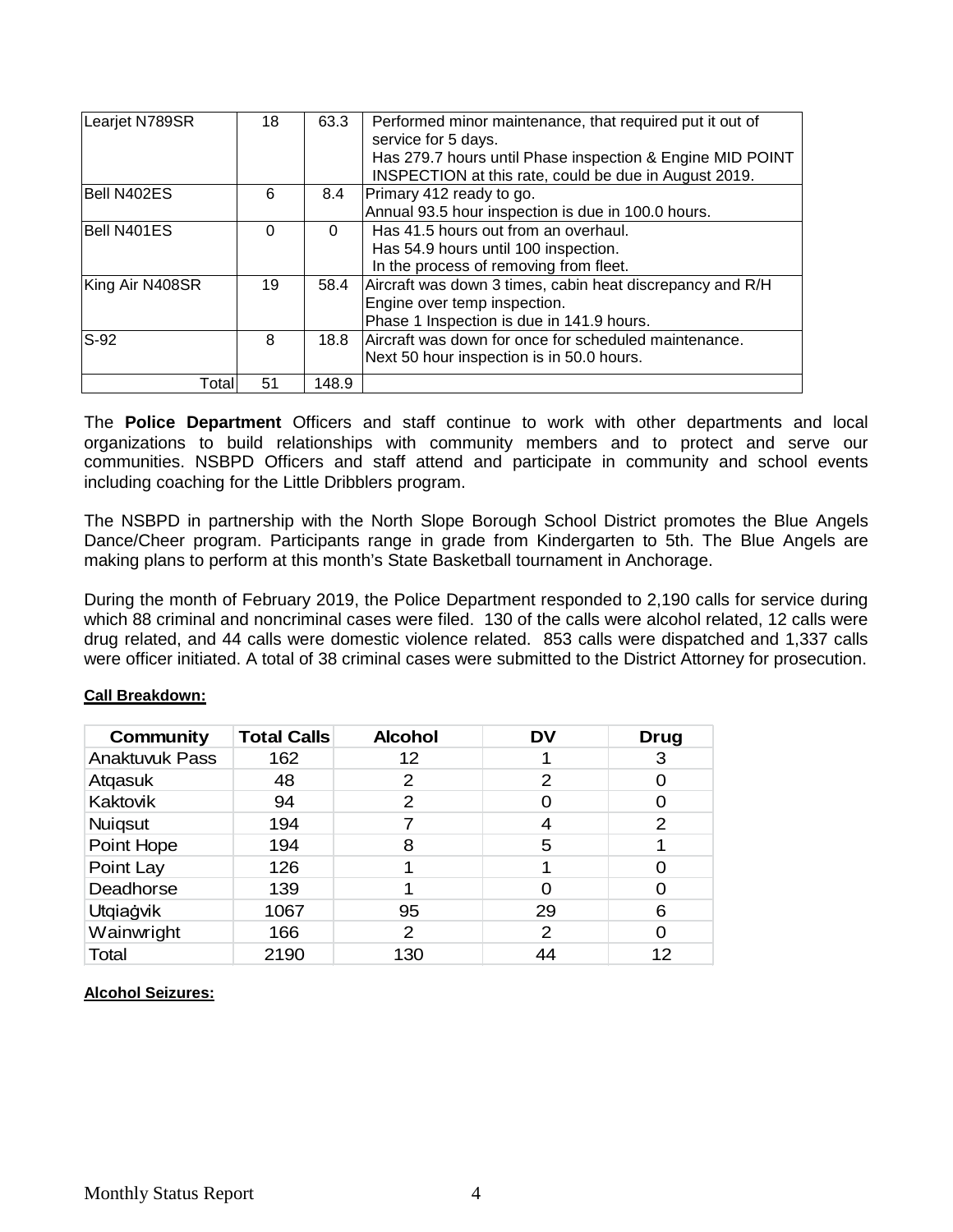| Community      | <b>Distilled Spirits (750ml)</b> | Wine | <b>Beer (12oz)</b> | <b>Malt (12oz)</b> |
|----------------|----------------------------------|------|--------------------|--------------------|
| Anaktuvuk Pass | 12                               |      |                    |                    |
| Atqasuk        |                                  |      |                    |                    |
| Kaktovik       |                                  |      |                    |                    |
| Nuiqsut        |                                  |      |                    |                    |
| Point Hope     |                                  |      |                    |                    |
| Point Lay      |                                  |      |                    |                    |
| Deadhorse      |                                  |      |                    |                    |
| Utqiağvik      |                                  |      |                    |                    |
| Wainwright     |                                  |      |                    |                    |

#### **Drug Seizures:**

| <b>Community</b> | <b>Marijuana</b> | Hash Oil Fentanyl | Cocaine | <b>Heroin</b> | <b>Methamphetamine</b> |
|------------------|------------------|-------------------|---------|---------------|------------------------|
| Anaktuvuk Pass   |                  |                   |         |               |                        |
| Atqasuk          |                  |                   |         |               |                        |
| Kaktovik         |                  |                   |         |               |                        |
| <b>Nuiqsut</b>   |                  |                   |         |               |                        |
| Point Hope       |                  |                   |         |               |                        |
| Point Lay        |                  |                   |         |               |                        |
| Deadhorse        |                  |                   |         |               |                        |
| Utqiağvik        |                  |                   |         |               |                        |
| Wainwright       |                  |                   |         |               |                        |

#### **Task Forces:**

NSBPD Detectives continue to participate in multiagency task forces with our law enforcement partners.

#### **Total Alcohol:**

• **83 (750ml) bottles of Distilled Spirits**

#### **Total Drugs:**

- **500 marijuana plants**
- **13,663 grams of processed marijuana**
- **1160.64 grams of Methamphetamine**
- **201.6 grams of Heroin**
- **.7 grams of MDMA**
- **6 units of Dextroamphetamine**
- **2000 units of Oxycodone**
- **5180 units of Tramadol**
- **2000 units of Xanax**

The **Department of Human Resources** is working with Meritain Interactive Health who will be providing on-site health evaluations this month in all communities. Biometric screenings will be offered at no cost for NSB employees, their spouses, and dependents eighteen and older. In addition to the biometric screening, these individuals will have opportunity to work with a Health Coach over the phone to work toward achieving health goals.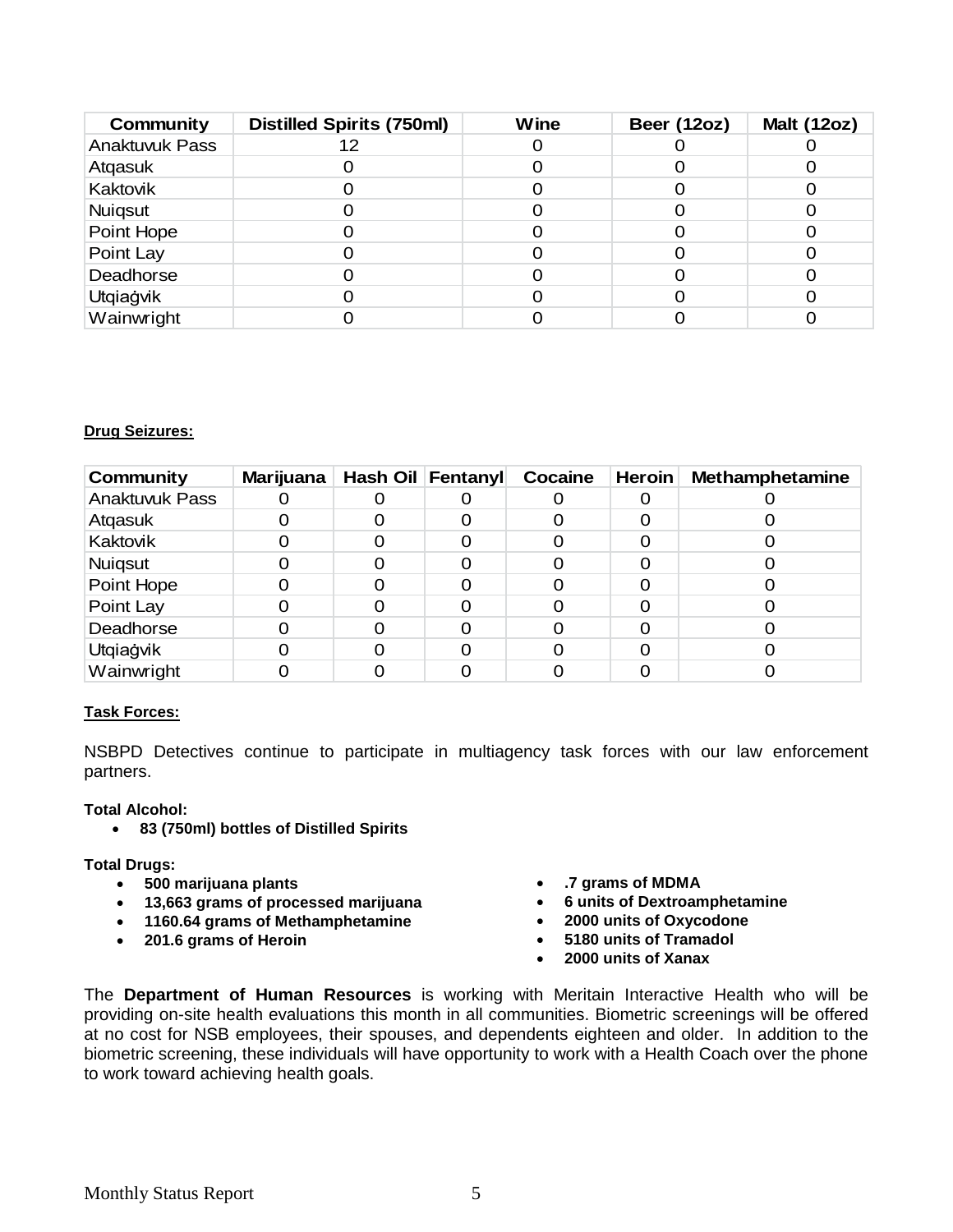|           | . .        | . .        |     |            |            |     |     |     |
|-----------|------------|------------|-----|------------|------------|-----|-----|-----|
| Community | <b>BRW</b> | <b>AKP</b> | ATQ | <b>KAK</b> | <b>NUI</b> | PHO | AIN | PIZ |
| Permanent |            |            |     |            |            |     |     |     |
| emporary  | 20         |            |     |            |            |     |     |     |
| ᇊ         |            |            |     |            |            |     |     |     |
| Interns   |            |            |     |            |            |     |     |     |

Below are the following recruiting statistics to report:

The **Health Department** IBH staff attended a training on Restorative Practices provided by the NSB School District at Kiita Learning Community. Restorative Practices is a social science that studies how to improve and repair relationships between people and communities. The purpose is to build healthy communities, increase social capital, decrease crime and antisocial behavior, repair harm and restore relationships.

Community Health Aide Program (CHAP) continues to search for individuals passionately interested in working as a health aide and has an interest in helping our North Slope communities grow healthy and strong in mind and body. For more information on how you can become a health aide in your community, please contact the CHAP at 907.852.0256.

Children and Youth Services will be making village trips to Kaktovik, Point Hope, and Anaktuvuk Pass to host family reunification activities as well as additional parenting classes. CYS staff have also been providing outpatient services to clients in order to facilitate family reunification.

The **Department of Planning and Community Services** NSB Area Wide Census activity continues. Planning Department has contracted with AES (utilizing the PID contract in place for Comprehensive Planning). A team has been developed and are conducting census data. Our goal is to complete all data acquisition this month.

Planning Director Gordon Brower joined Mayor Brower in meeting the new Department of Natural Resources (DNR) Commissioner Feige on February 6 regarding our MOU. Deputy Commissioner Longan, and Office of Project Management and Permitting Director Faith Martineau were also in attendance. Our next meeting will be on March 13.

Planning has engaged with the Department of Transportation (DOT) regarding MOU activities and the scheduling of quarterly meetings with Mayor Brower and Commissioner MacKinnon. We are looking into the possibility of a joint meetings with the DNR/DOT Commissioner.

DNR has approved the permit for Mine Site F, and we are in the final stages of Corps of Engineers (COE) review for final approval. Planning traveled to Prudhoe Bay on February 13-14 for a meet and greet and improved communication with BP representatives and their environmental staff and pit supervisor. BP is the operator for both sides of the Put 23 material site. Discussions included an update of Put 23 lifespan, remaining gravel quality and potential future gravel needs (NSB, BP, 3rd Party); and intrusion risk of the Put River and potential remediation plans if intrusion occurs. We anticipate a new material sale agreement from BP for 250,000 yards of gravel in the near future. A tour of Minesite F and Oxbow Landfill this summer was discussed.

Our CWAT trail is currently packed in all permitted areas. Trail activity is in full swing and caravans have begun.